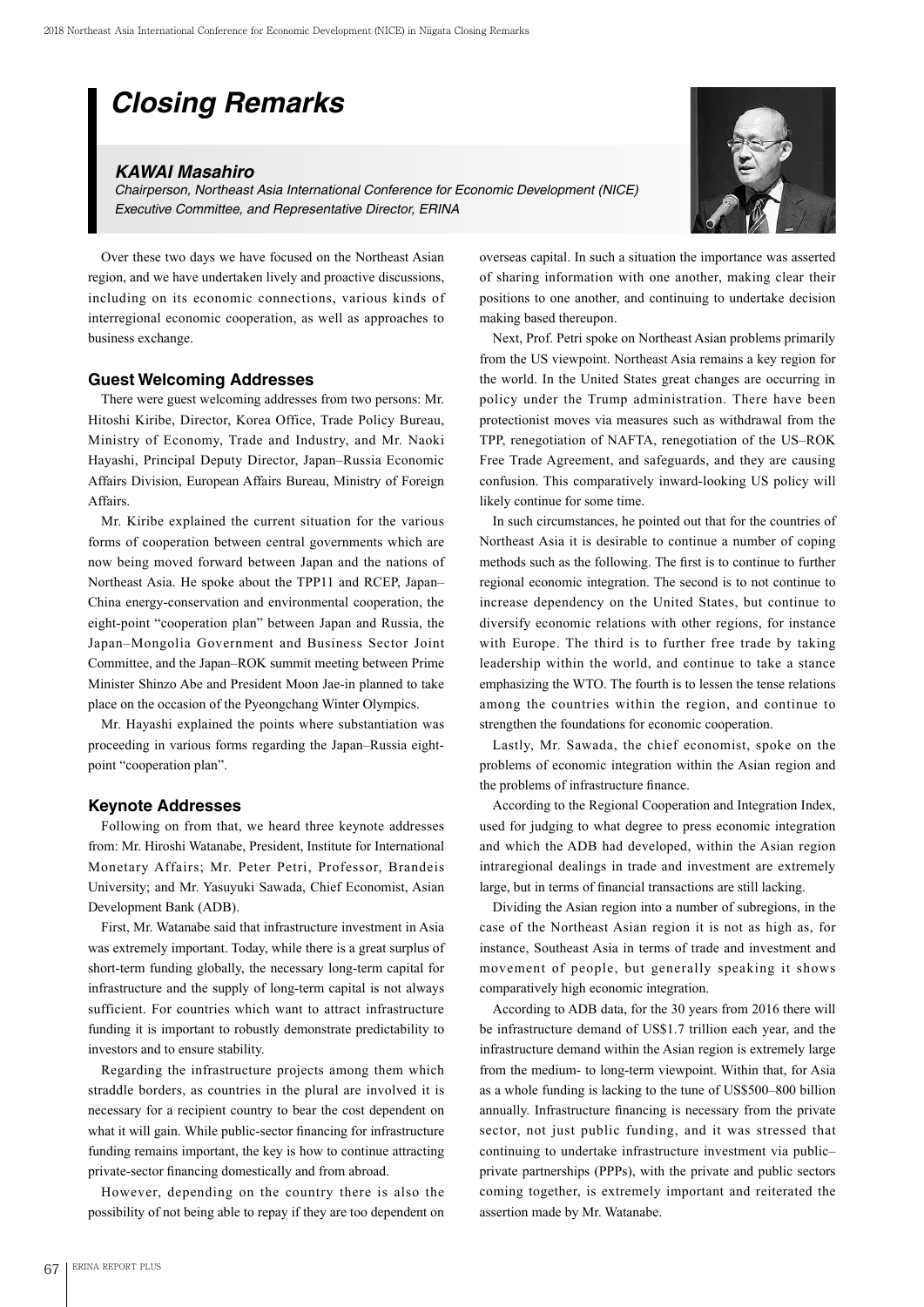## **Session A**

In Session A, "The Free Movement of People, Goods and Services", from the viewpoint of logistics, energy, information and communications, and movement of labor, the current situation and future prospects were presented for the international movement of people, goods, services and information in Northeast Asia.

First, Ms. Dong Chunjiao, Professor, Beijing Jiaotong University, explained the current situation for freight trains between China and Europe within the framework of the "Belt and Road" initiative, and while there are currently seven rail routes in operation between China and Europe, they are facing a great many problems.

"12235N" denotes that in China there is one organization administering the railways between China and Europe, but there are two international transportation organizations. Then there are two different railway gauges, trains must go through at least three different customs systems, and five countries are involved. In addition extremely large transportation companies are involved in the business. Continuing to bring these together is not a simple matter, and it was pointed out that international coordination is extremely important.

Next, Mr. Boris Saneev, Deputy Director, Energy Systems Institute, Siberian Branch of the Russian Academy of Sciences, explained the eastern vector of Russia's energy policy. He indicated that Russia has created policy to continue supplying coal, oil and gas energy to the nations of Northeast Asia, and the viewpoint of consolidating its domestic stance to that end.

He also said that innovation and technology policy are highly important, and creating chemical industry clusters centered on Russian oil and gas jointly with the nations of Northeast Asia is important, as is construction of electricity transmission lines across its borders, as well as developing green energy via economic cooperation with the countries of Northeast Asia.

Ms. Atsuko Okuda, Chief, ICT and Development Section, United Nations Economic and Social Commission for Asia and the Pacific (UNESCAP), spoke on the building of broadband centered on artificial intelligence and intraregional cooperation on broadband. Within that she explained the project of the Asia– Pacific Information Superhighway being promoted by UNESCAP. She indicated the prospects for how fixed broadband will be connected among nations, how the connected cables will be managed, as well as how they will be used in, for example, disaster risk reduction, and what role they will play in socioeconomic development.

Ms. Aiko Takenaka, Economist, Economic Research and Development Department, Asia Development Bank (ADB), explained migration and labor mobility in Northeast Asia. In the pattern of movement of people within the Asian region, while the movement of labor and outflow of labor from Asia to the world as a whole has been increasing, the movement and outflow of labor from Asia to Asia has not increased and rather is on a decreasing trend. In the case of Northeast Asia including Russia, the labor outflow from Russia and China is very large. When considering the problem of labor mobility within the Asian region, she pointed out that it is necessary to take into account

demographic factors such as the progression of the aging of the population—namely that for the nations with aging populations a growing inflow of labor is becoming necessary—and that for countries with a large number of young workers the incentives for the outflow of labor are extremely high.

Rounding off Session A, Mr. Masaru Suzuki, Professor Emeritus, Osaka University of Tourism, spoke on tourism exchange. He emphasized that within Northeast Asia a distorted international exchange has arisen. He raised as an example that the number of tourists from China travelling to Japan has grown very high, whereas the movement of tourists from Japan to China is very low. Otherwise, he pointed out that the flow of tourists between Japan and Russia is very small. As measures to activate tourism exchange and increase the movement of tourists, he pointed out the importance of broadening visa-free regimes (particularly between Japan and Russia), cooperating so that large numbers of tourists visit each other's country in twoway tourism, and jointly conduct promotion of tourism.

#### **Session B**

In Session B, "The Current Status of and Challenges for Regional Development Strategies", we focused on the current status of and issues for the regional development strategies in the countries of Northeast Asia, and discussed how to move forward intraregional cooperation.

First, Mr. Tuguldur Bajiikhuu, Director, Greater Tumen Initiative (GTI) Secretariat, explained the activities of the GTI. He emphasized that in the transportation sector in particular there are challenges in both hardware and software terms. Software-wise, even though multilateral transit agreements are extremely necessary, customs procedures and the like have still not necessarily been harmonized, and he asserted the importance of continuing to further advance systemic harmonization.

Next, Mr. Wu Hao, Assistant Director, Northeast Asian Studies Academy, Jilin University, spoke on China's Northeast Revitalization Strategy. He pointed out that an economic slowdown has occurred in northeastern China, and because within China there has been a drop to low growth in particular, the Northeast Revitalization Strategy is extremely important. He also explained the fundamental concepts and development targets for northeastern China, and the key projects to undertake in the coming years. He took a future perspective of the development of infrastructure being highly important, and that if the DPRK returns to international society, it will also be a catalyst for northeastern China to develop further.

Following on, Mr. Tagir Khuziyatov, Professor, Far Eastern Federal University, explained the Regional Development Strategies in the Russian Far East, and within that largely focused on the Special Advanced Economic Development Zones, including the Vladivostok Free Port. In particular, he pointed out a number of issues from the viewpoint of firms that have expanded into the Special Advanced Economic Development Zones. That is, he indicated that efforts will be necessary for dealing with issues, including that: the administrative procedures being simplified are still complicated; infrastructure development in the Russian Far East is lagging;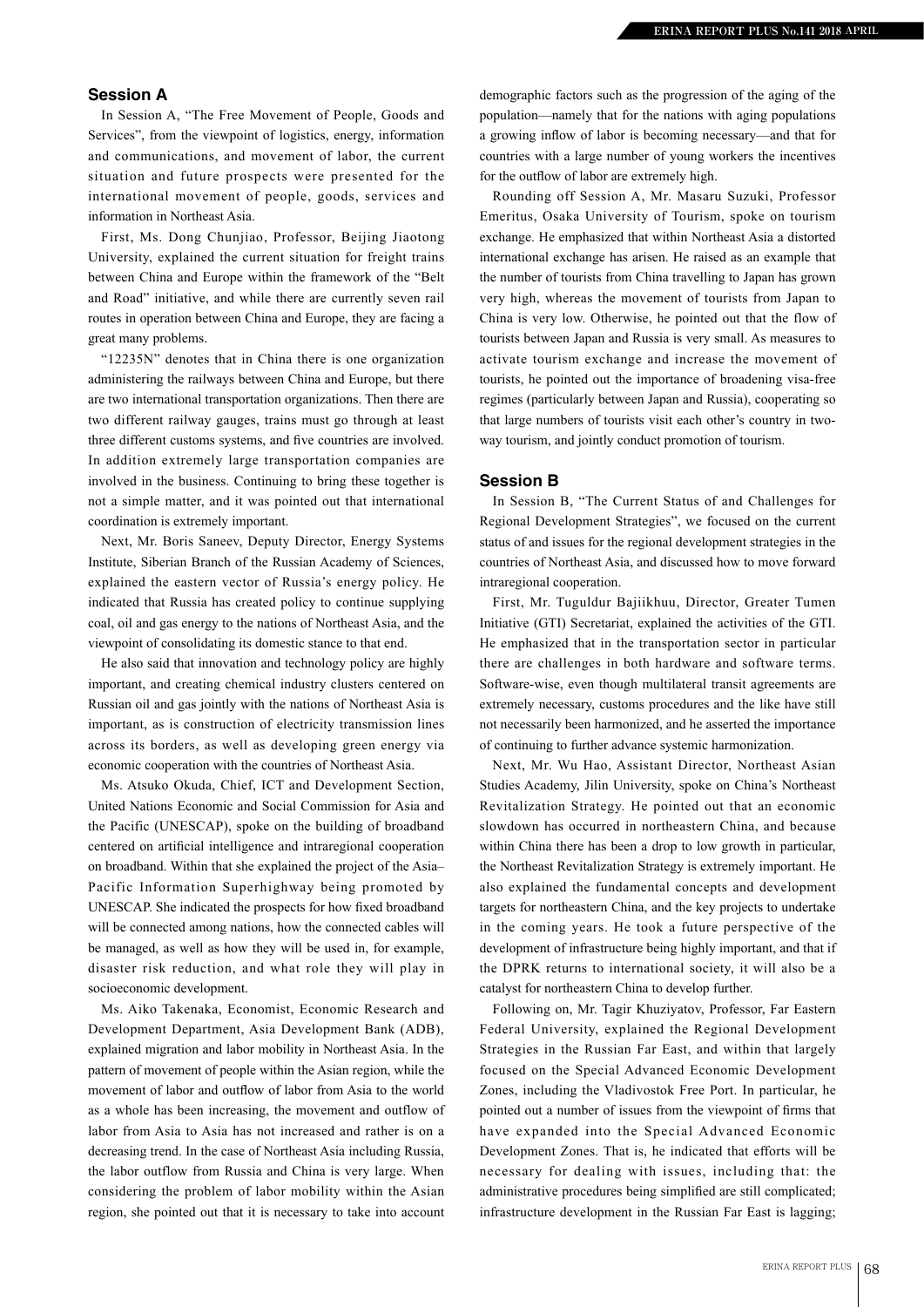the utilization of free customs zones is insufficient; and in order to appeal to overseas firms, hospitals and doctors catering to foreigners are important and that attraction is lagging behind.

Mr. Koo Chung Mo, Professor, Kangwon National University, explained the ROK's regional development strategies. In the ROK, he stated that there is a basic policy of the Northeast Asia Plus Community. First is to build a Northeast Asia Peace and Cooperation Platform. Second, through enhancing connectivity with Eurasia via the ROK's "New Northern Policy", is for that to deepen links with China's Belt and Road Initiative and Russia's New Eastern Policy. Third is to strengthen relations with ASEAN and India via the "New Southern Policy". He explained that the ROK takes these aims as regional development strategies, and among them Busan and Gangwon-do are attempting to strengthen international connectivity as local governments.

In order to continue smoothly furthering its regional development strategies, he pointed out that the following three points are important, holding true not only for the ROK, but probably for all nations. The first is having a long-term vision and targets. The second is adopting a business and private-sector perspective. The third is furthering cooperation among local governments.

Ms. Enkhtuya Demchigjav, Sector Development Policy and Regulation Division, National Development Agency of Mongolia, explained Mongolia's regional development strategies. In Mongolia's case, it is conducting regional development, dividing the whole country into five regions, but this development plan is not proceeding smoothly. She raised four points as reasons for that. The first is that the policy tools for regional development are undefined. The second is that urban and rural disparities are still increasing. With Ulaanbaatar being the most competitive and efficient region, the disparities with the other regions are increasing. The third is that the functions of the mayors of regional economic core cities and the aimag (provincial) governors are unclear. The fourth is that regional development policy is not well consolidated at the central national level.

Rounding off Session B, Mr. Minoru Kimura, Senior Director, National Planning Division, National Spatial Planning and Regional Policy Bureau, Ministry of Land, Infrastructure, Transport and Tourism of Japan, explained the current situation for national land development and regional development. In Japan's case, for national land development there are two types of national and broad-regional planning: the former national planning is in a form tackling head-on Japan's problem of population decline, whereas the latter broad-regional planning is to continue regional strategies and broad-regional projects dividing the nation into eight broad-regional blocks. He explained that the broad-regional planning is proceeding from the perspective of aiming for the utilization of both the Pacific and Japan Sea coasts.

For this session a very lively discussion took place in the question-and-answer section. Mr. Kimura pointed out that it is important to continue using the existing infrastructure intelligently and that it is desirable to strive for regional

development with that as a driving force and to strengthen international cooperation. Prof. Koo said that a grand design for economic cooperation encircling the Sea of Japan is necessary and that the role of the GTI is important to that end. Prof. Khuziyatov pointed out that as there is no framework to coordinate each country's regional development strategies for the region, such a mechanism may be necessary. Mr. Tuguldur, GTI Secretariat Director, stated that the GTI would like to function as an information clearing-house, and to pursue interregional dialogue, creating a grand design and exploring what kind of coordination is necessary.

### **Session C**

In Session C, "Business Exchange and Local Government Cooperation", we discussed the activation of business exchange in the Northeast Asian region and how to support local governments and bodies to that end.

Mr. Wang Xingzhu, Party Secretary, Suifenhe City Committee of the Communist Party of China, spoke on how to further regional economic cooperation from Suifenhe's perspective. Suifenhe, from the standpoint of its central location in the Northeast Asian subregion, has already constructed logistical multimodal transportation systems linking Harbin, Suifenhe, Russia, and Asia. High-speed rail services will also be put in place in the very near future. He stated that Suifenhe would like to proactively cooperate with firms from the other countries of Northeast Asia, and that it would like to foster processing industries, to produce manufactured goods, and to export to Japan, the ROK, etc.

Next, Mr. Peng Shuhai, Deputy Secretary, Hunchun City Committee of the Communist Party of China, explained that Hunchun City is located where China, Russia and the DPRK intersect, and has an extremely important geographical advantage. He said that with there being a variety of advantages, it is fulfilling a role as a center for logistics and for transportation, and in Hunchun City also they would like to develop agriculture and the seafood processing sector, and further cooperation with the likes of Japan in logistics and the tourism industry as well.

Mr. Toshiaki Kikkawa, General Manager, Sakai Port Authority, spoke on Sakai Port already having a regular Japan– ROK–Russia ferry service in operation, and also having a track record of many passenger cruise ships making port calls. He explained that in collaboration with the GTI, test sea–land pilot transports passing through the Sino–Russian border have also taken place, and in the case linking Changchun, Suifenhe, Vladivostok, and Sakai Port, the seeking of where and what kind of bottlenecks there are. He pointed out that mutual interregional trust is necessary in order to further cooperation within the region and continue promoting Northeast Asian business. Furthermore, he asserted that the sea routes are joint assets and the shipping routes should be regarded as marine infrastructure, and that it is possible to create win–win relationships via developing shipping routes which pass through many regions, and that it is necessary for all regions to get the benefits.

Mr. Norihito Mikami, Deputy General Manager, International